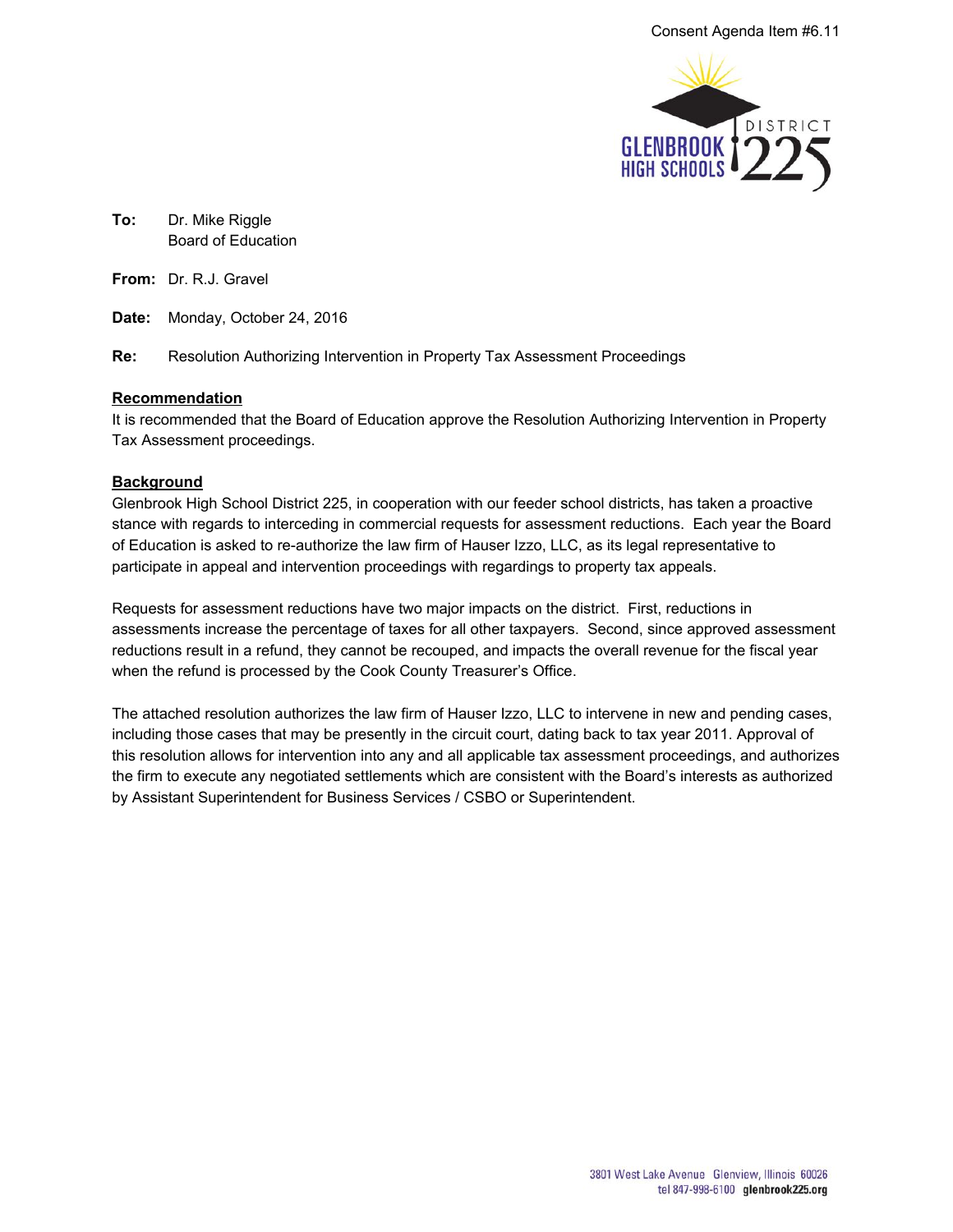## **RESOLUTION AUTHORIZING INTERVENTION IN PROPERTY TAX ASSESSMENT PROCEEDINGS**

**WHEREAS,** an owner or owners of certain parcels of real property located within the corporate boundaries of Northfield Township High School District No. 225, Cook County, Illinois, have filed or are anticipated to file appeals of the assessment of real property for tax year 2011 and succeeding years by the Board of Review of Cook County with the State of Illinois Property Tax Appeal Board ("PTAB") or the Cook County Circuit Court; and

**WHEREAS,** at least some of these appeals will seek changes in the assessed valuation of parcels in excess of \$100,000; and

**WHEREAS,** the Board of Education wishes to intervene in any tax assessment proceedings before the Board of Review, PTAB, or the Circuit Court for tax year 2011 and succeeding years for which the Board of Education received notice in order to protect its revenue interest in the assessed valuation of the subject parcels set by the township assessor or Board of Review of Cook County;

**NOW, THEREFORE, BE IT RESOLVED,** by the Board of Education of Northfield Township High School District No. 225, Cook County, Illinois as follows:

**Section 1:** The Board hereby finds that all the recitals contained above are true and correct, and that the same are hereby incorporated herein by reference.

**Section 2:** The Board hereby authorizes the law firm of Hauser Izzo, LLC, as its legal representative to: (1) file Requests to Intervene with the Cook County Board of Review, the PTAB or the Circuit Court with respect to any appeal seeking changes in the assessed valuation of parcels in excess of \$100,000 filed by any and all parties for tax year 2011 and succeeding years relative to any property located within the corporate boundaries of the School District in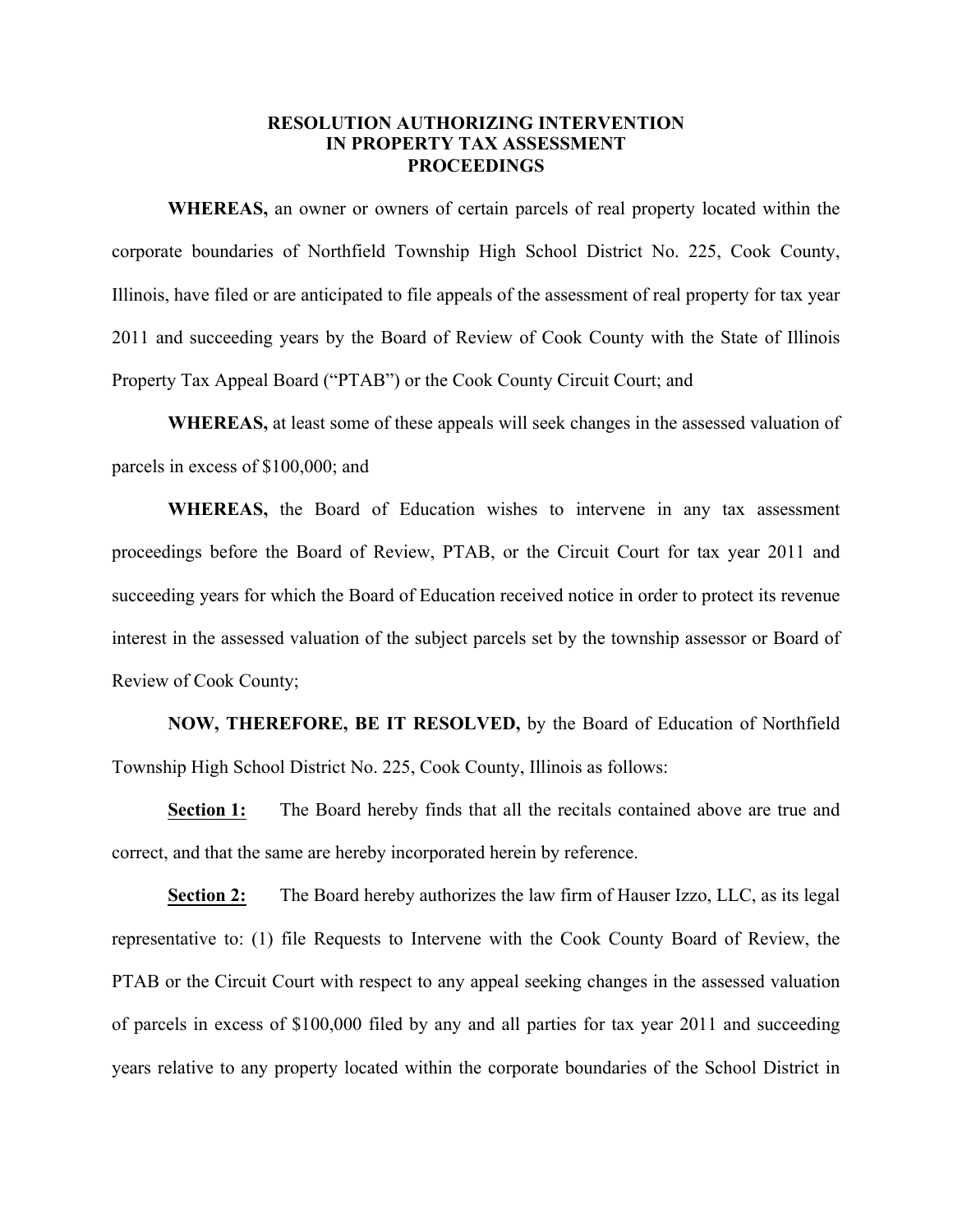Cook County, Illinois, for which a tax appeal is pending; (2) represent the Board's interests in that proceeding; and (3) execute any settlements or stipulations in such proceedings that are consistent with the Board's interests and are authorized by the Assistant Superintendent for Business Services / CSBO or the Superintendent, except that any settlement that exceeds a refund level of \$50,000 is to be authorized by the Board of Education.

**Section 3:** All motions and resolutions or parts thereof in conflict with the provisions of this Resolution are, to the extent of such conflict, hereby repealed.

**Section 4:** If any section, paragraph, clause or provision of this Resolution shall be held invalid, the invalidity of such section, paragraph, clause or provisions shall not affect any of the other sections, paragraphs, clauses or provisions of this Resolution.

**Section 5:** This Resolution shall be in full force and effect upon its adoption and shall remain in effect until action by this Board to modify or rescind it.

| After a full and complete discussion thereof, Member _______________ moved that the       |  |
|-------------------------------------------------------------------------------------------|--|
| foregoing Resolution be adopted and Member ___________________ seconded the motion. The   |  |
| President directed the Secretary to cal the roll for a vote upon the motion to adopt this |  |
| Resolution. Upon a roll call vote being taken, the Board of Education voted as follows:   |  |
| AYES:                                                                                     |  |
|                                                                                           |  |
| <b>ABSTAIN:</b>                                                                           |  |
| <b>ABSENT:</b>                                                                            |  |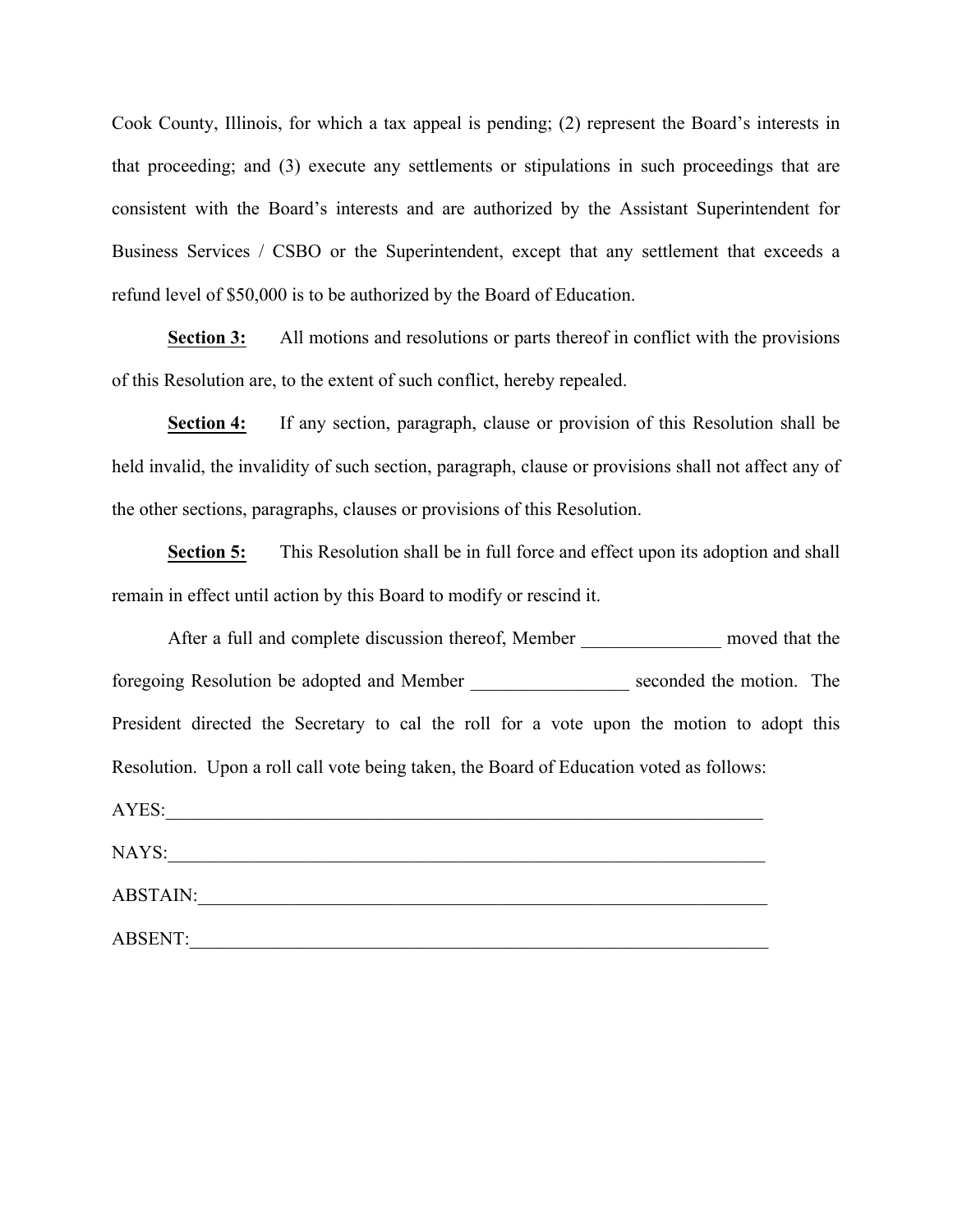The President declared the motion carried and the Resolution duly adopted.

Dated:\_\_\_\_\_\_\_\_\_\_\_\_\_\_\_\_\_\_\_\_\_\_\_\_\_\_

 $\mathbf{By:}$ 

 Skip Shein President, Board of Education

ATTEST:\_\_\_\_\_\_\_\_\_\_\_\_\_\_\_\_\_\_\_\_\_\_\_\_\_

 Rosanne Williamson Secretary, Board of Education